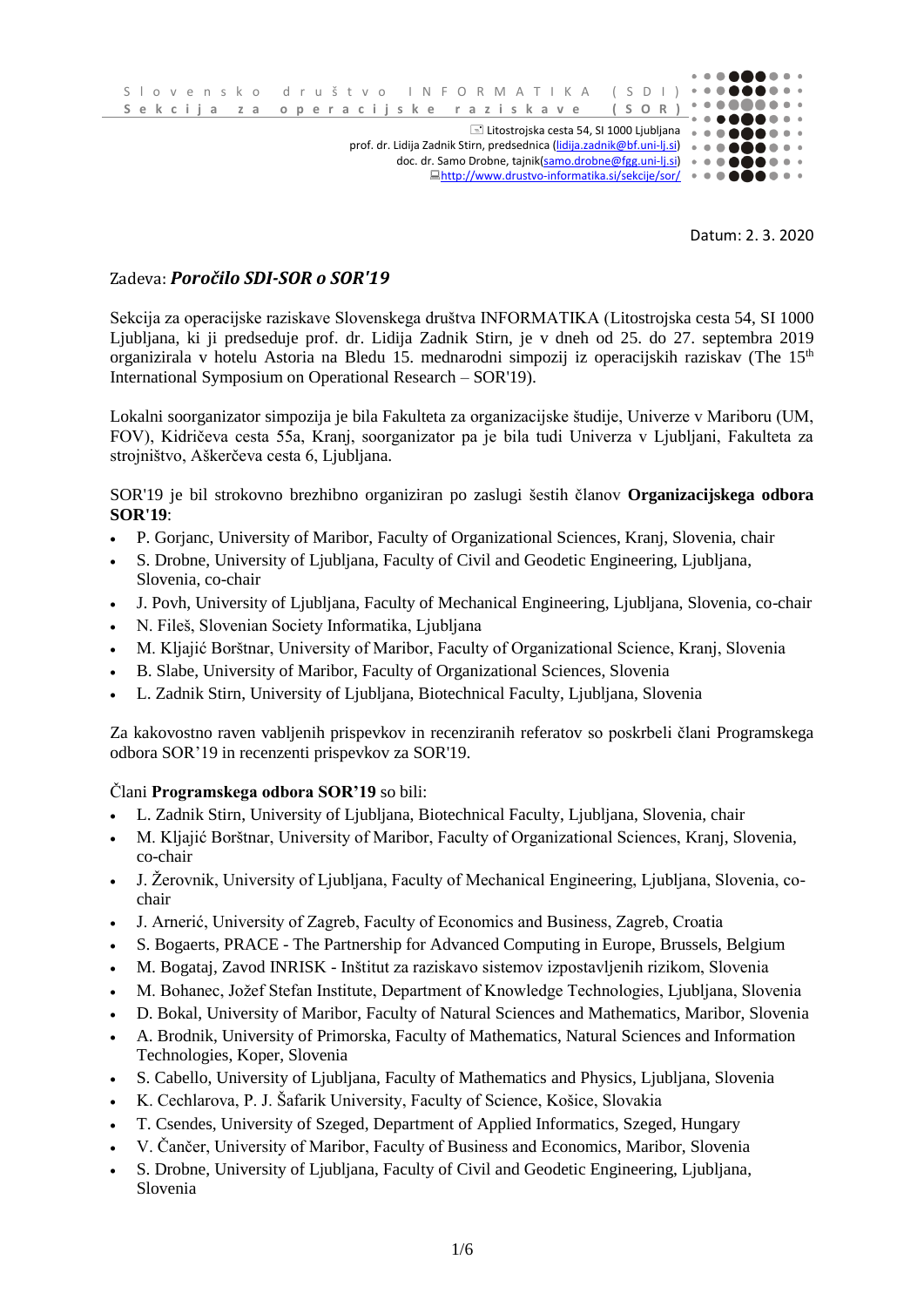- K. Dumičić, University of Zagreb, Faculty of Economics and Business, Zagreb, Croatia
- L. Ferbar Tratar, University of Ljubljana, Faculty of Economics, Ljubljana, Slovenia
- H. Gaspars-Wieloch, Poznan Universtity of Economics and Business, Poznan, Poland
- E. Hontoria, Technical University of Cartagena, Business Management Department, Cartagena, Spain
- J. Jablonsky, University of Economics, Faculty of Informatics and Statistics, Prague, Czech Republic
- S. Klavžar, University of Ljubljana, Faculty of Mathematics and Physics, Ljubljana, Slovenia
- D. Kofjač, University of Maribor, Faculty of Organizational Sciences, Kranj, Slovenia
- J. Kušar, University of Ljubljana, Faculty of Mechanical Engineering, Ljubljana, Slovenia
- U. Leopold-Wildburger, University of Graz, Graz, Austria
- A. Lisec, University of Ljubljana, Faculty of Civil and Geodetic Engineering, Ljubljana, Slovenia
- Z. Lukač, University of Zagreb, Faculty of Economics and Business, Zagreb, Croatia
- M. Pejić Bach, University of Zagreb, Faculty of Economics and Business, Zagreb, Croatia
- M. Perc, University of Maribor, Faculty of Natural Sciences and Mathematics, Maribor, Slovenia
- T. Perić, University of Zagreb, Faculty Economics and Business, Zagreb, Croatia
- S. Pivac, University of Split, Faculty of Economics, Department for Quantitative Methods, Split, Croatia
- J. Povh, University of Ljubljana, Faculty of Mechanical Engineering, Ljubljana, Slovenia
- V. Rajkovič, University of Maribor, Faculty of Organizational Sciences, Kranj, Slovenia
- M. S. Rauner, University of Vienna, Department of Innovation and Technology Management, Vienna, Austria
- R. Sotirov, Department of Econometrics and Operations Research, Tilburg University, The Netherlands
- J. Šilc, Jožef Stefan Institute, Computer Systems Department, Ljubljana, Slovenia
- K. Šorić, Zagreb School of Economics and Management, Zagreb, Croatia
- O. Tang, Linköping University, Department of Management and Engineering, Linköping, Sweden
- T. Trzaskalik, University of Economics, Department of Operational Research Katowice, Poland
- L. Van Wassenhove, INSEAD Europe Campus, INSEAD Humanitarian Research Group, France
- G. W. Weber, Poznan University of Technology, Faculty of Engineering Management, Poznan, Poland
- M. Zekić Sušac, University of Osijek, Faculty of Economics, Croatia

# **Recenzenti prispevkov za SOR'19** so bili:

- Josip Arnerić, University of Zagreb, Faculty of Economics and Business, Zagreb, Croatia
- Marija Bogataj, University of Ljubljana, Faculty of Economics, and SEB, and INRISK, Slovenia
- Marko Bohanec, Jožef Stefan Institute, Department of Knowledge Technologies, Ljubljana, Slovenia
- Drago Bokal, University of Ljubljana, Faculty of Mathematics and Physics, Ljubljana, Slovenia
- Boštjan Brešar, University of Maribor, Faculty of Natural Sciences and Matemathics, Maribor, Slovenia
- Andrej Brodnik, University of Primorska, Faculty of Mathematics, Natural Sciences and Information Technologies, Koper, Slovenia
- Sergio Cabello, University of Liubliana, Faculty of Mathematics and Physics, Liubliana, Slovenia
- Katarína Cechlárová, P. J. Šafarik University, Faculty of Science, Košice, Slovakia
- Vesna Čančer, University of Maribor, Faculty of Economics and Business
- Samo Drobne, University of Ljubljana, Faculty of Civil and Geodetic Engineering, Ljubljana, Slovenia
- Ksenija Dumičić, University of Zagreb, Faculty of Economics and Business, Zagreb, Croatia
- Liljana Ferbar Tratar, University of Ljubljana, Faculty of Economics, Ljubljana, Slovenia
- Boštjan Gabrovšek, University of Ljubljana, Faculty of Mechanical Engineering, Ljubljana, Slovenia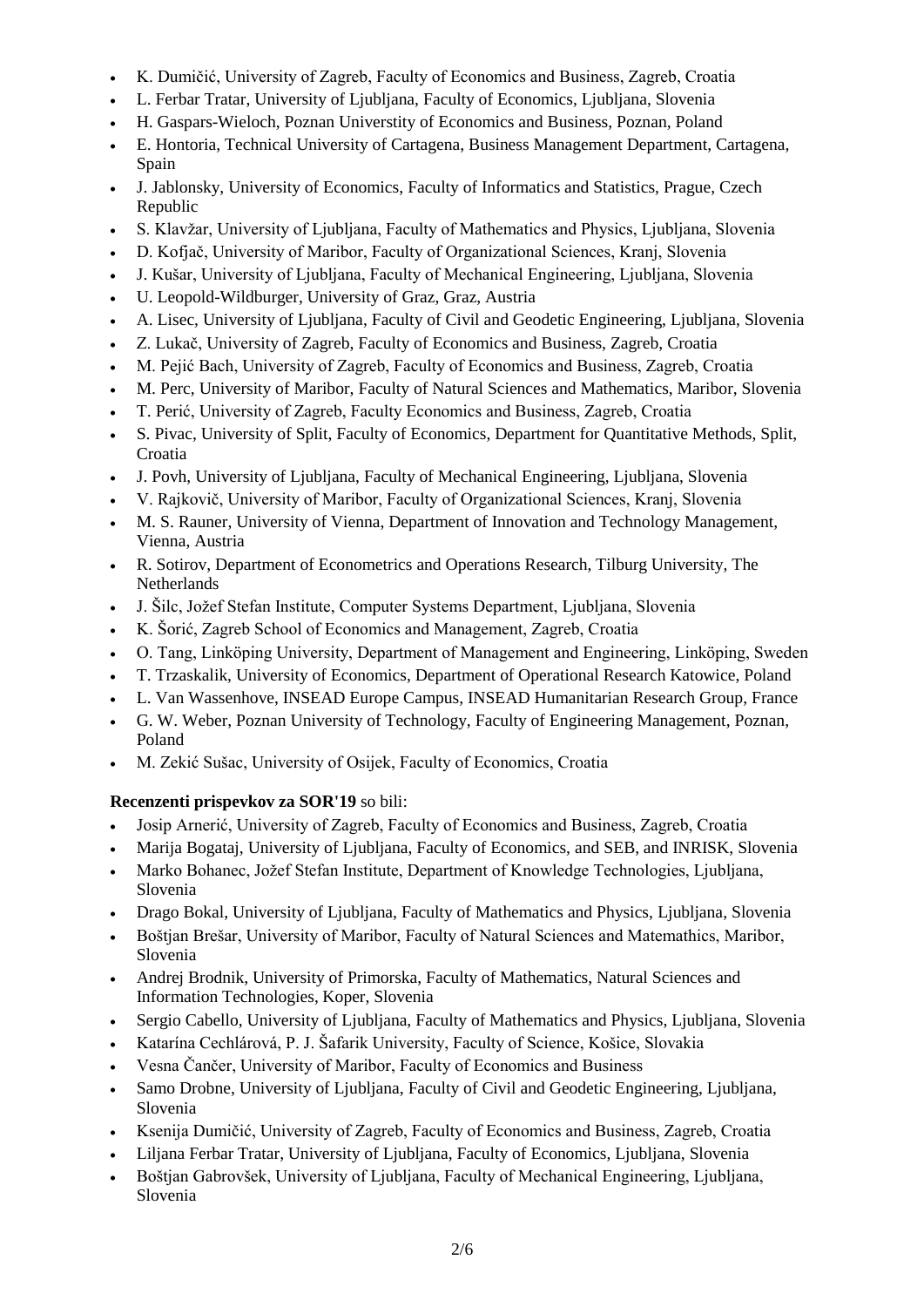- Helena Gaspars-Wieloch, Poznan University of Economics and Business, Poznan, Poland
- Tanja Gologranc, University of Maribor, Faculty of Natural Sciences and Matemathics, Maribor, Slovenia
- Niko Herakovič, University of Ljubljana, Faculty of Mechanical Engineering, Ljubljana, Slovenia
- Eloy Hontoria, Technical University of Cartagena, Business Management Department, Cartagena, Spain
- Sandi Klavžar, University of Ljubljana, Faculty of Mathematics and Physics, Ljubljana, Slovenia
- Mirjana Kljajić Borštnar, University of Maribor, Faculty of Organizational Sciences, Kranj, Slovenia
- Andrej Košir, University of Ljubljana, Faculty of Electrical Engineering, Ljubljana, Slovenia
- Janez Kušar, University of Ljubljana, Faculty of Mechanical Engineering, Ljubljana, Slovenia
- Vasja Leban, University of Ljubljana, Biotechnical Faculty, Ljubljana, Slovenia
- Anka Lisec, University of Ljubljana, Faculty of Civil and Geodetic Engineering, Ljubljana, Slovenia
- Zrinka Lukač, University of Zagreb, Faculty of Economics and Business, Zagreb, Croatia
- Jerzy Michnik, University of Economics, Department of Operational Research Katowice, Poland
- Karmen Pažek, University of Maribor, Faculty of Agriculture and Life Sciences
- Aljoša Peperko, University of Ljubljana, Faculty of Mechanical Engineering, Ljubljana, Slovenia
- Tunjo Perić, University of Zagreb, Faculty Economics and Business, Department of Informatics, Zagreb, Croatia
- Snježana Pivac, University of Split, Faculty of Economics, Split, Croatia
- Janez Povh, University of Ljubljana, Faculty of Mechanical Engineering, Ljubljana, Slovenia
- Uroš Rajkovič, University of Maribor, Faculty of Organizational Sciences, Kranj, Slovenia
- Vladislav Rajkovič, University of Maribor, Faculty of Organizational Sciences, Kranj, Slovenia
- Ewa Roszkowska, University of Bialystok, Faculty of Economics and Management
- Črtomir Rozman, University of Maribor, Faculty of Agriculture and Life Sciences
- Gregor Rus, University of Maribor, Faculty of Organizational Sciences, Kranj, Slovenia
- Aneta Trajanov, Jožef Stefan Institute, Computer Systems Department, Ljubljana, Slovenia
- Tadeusz Trzaskalik, University of Economics, Department of Operational Research Katowice, Poland
- Tomasz Wachowicz, University of Economics, Department of Operational Research Katowice, Poland
- Aleksander Vesel, University of Maribor, Faculty of Natural Sciences and Mathematics, Maribor, Slovenia
- Lidija Zadnik Stirn, University of Ljubljana, Biotechnical Faculty, Ljubljana, Slovenia
- Marijana Zekić Sušac, University of Osijek, Faculty of Economics, Croatia
- Janez Žerovnik, University of Ljubljana, Faculty of Mechanical Engineering, Ljubljana, Slovenia

Simpozija se je udeležilo 115 strokovnjakov s področja operacijskih raziskav z univerz, inštitutov, podjetij in javne uprave in ena spremljevalna oseba. Izmed njih je bilo 70 tujih (iz 15-tih držav) in 46 domačih.

Udeleženci so predstavili 5 vabljenih predavanja in 101 recenziran referat, ki so jih napisali 203 avtorji in soavtorji (od tega jih je bilo 79 iz Slovenije in 124 iz tujine). Posebej je treba omeniti 3 vabljene predavatelje iz tujine in 2 iz Slovenije in častne govornike na otvoritveni slovesnosti, med katerimi gre posebno mesto predsednikom oziroma predstavnikom društev za operacijske raziskave naslednjih držav.

### **Častni govorniki** so bili:

- prof. dr. Lidija Zadnik Stirn, predsednica Sekcije za operacijske raziskave, Slovensko društvo Informatika;
- g. Niko Schlamberger, predsednik Slovenskega društva Informatika;
- prof. dr. Iztok Podbregar, dekan Fakultete za organizacijske vede, Univerza v Mariboru;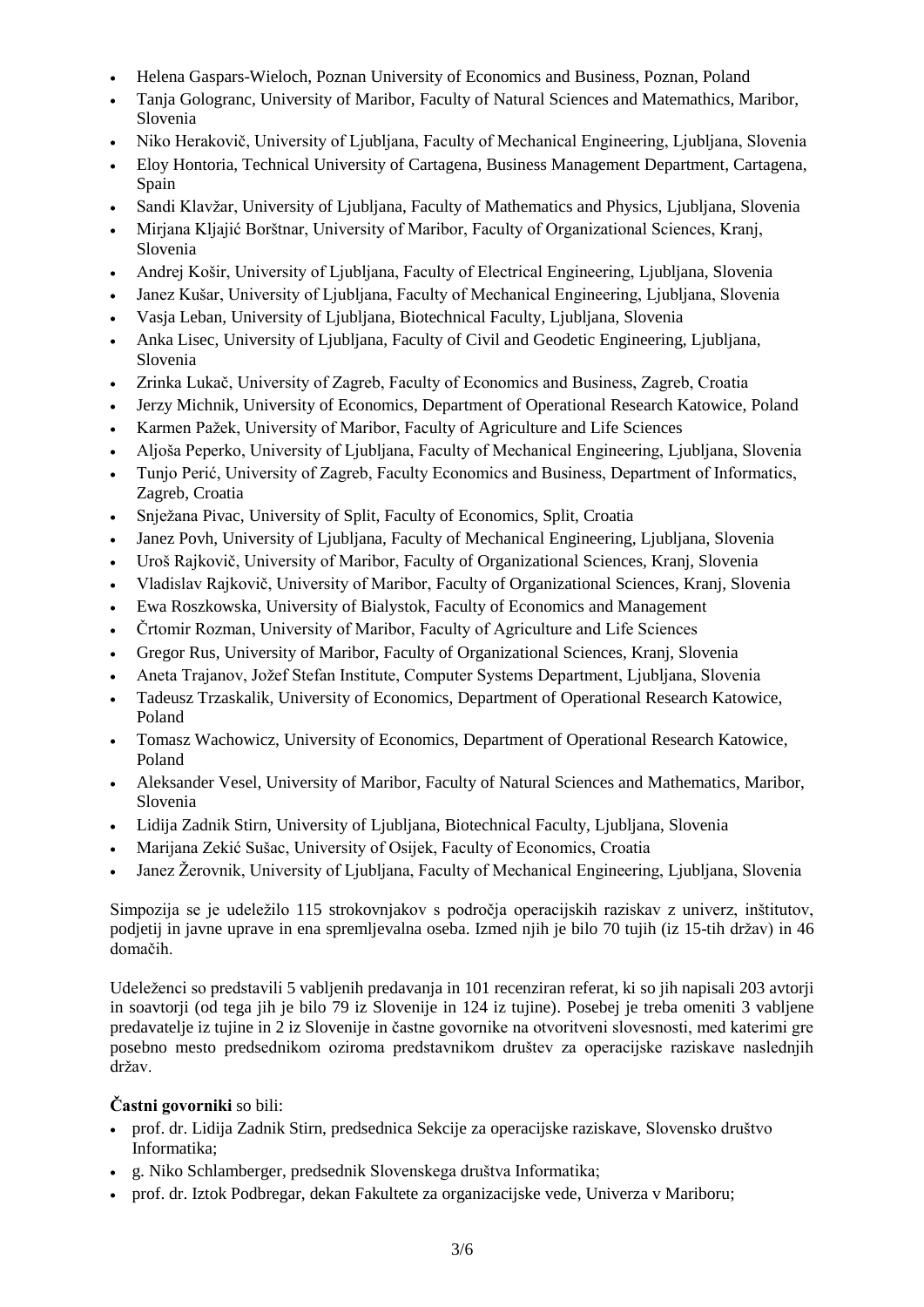- prof. dr. Janez Povh v imenu Fakultete za strojništvo, Univerze v Ljubljani;
- prof. dr. Immanuel Bomze, predsednik EURO (The Association of European Operational Research Societies):
- dr. Sarah Fores, generalna managerka EURO (The Association of European Operational Research Societies);
- prof. dr. Zrinka Lukać, predsednica Hrvaškega društva za operacijske raziskave.

### **Vabljeni predavatelji** (plenarna predavanja) so bili:

- Acad. Prof. Dr. Ivan Bratko, Faculty of Computer and Information Science, University of Ljubljana, Ljubljana, Slovenia,
- Prof. Dr. Mirjana Čižmešija, University of Zagreb, Faculty of Economics and Business, Zagreb, Croatia,
- Assoc. Prof. Dr. Tibor Illés, Budapest University of Technology and Economics, Institute of Mathematics, Budapest, Hungary,
- Prof. Dr. Joanna Józefowska, Poznan University of Technology, Poznan, Poland (the EURO plenary),
- Prof. Dr. Matej Praprotnik, Laboratory for Molecular Modeling, National Institute of Chemistry, Ljubljana, Slovenia.

Na SOR'19 smo organizirali **sedem posebnih sekcij**; in sicer:

- Application of Operation Research in Agriculture and Agribusiness Management (prof. dr. Karmen Pažek and prof. dr. Črtomir Rozman, University of Maribor, Faculty of Agriculture and Life Sciences) in SDI.
- Graph Theory and Algorithms (prof. dr. Sandi Klavžar, University of Ljubljana, Faculty of Mathematics and Physics, Ljubljana and University of Maribor, Faculty of Natural Sciences and Math, Maribor, Slovenia) in SDI.
- Optimization in Human Environments (prof. dr. Andrej Košir, University of Ljubljana, Faculty of Electrical Engineering and prof. Dr. Drago Bokal, University of Maribor, Faculty of Natural Sciences and Mathematics) in SDI.
- Formal and behavioral issues in MCDM (prof. dr. Tadeusz Trzaskalik and prof. dr. Tomasz Wachowicz, University of Economics at Katowice) in SDI.
- High-Performance Computing and Big Data (assoc. prof. dr. Janez Povh, University of Ljubljana, Faculty of mechanical engineering, Ljubljana and assoc. prof. dr. Mirjana Kljajić Borštnar, University of Maribor, Faculty of organizational sciences, Kranj) in SDI.
- Towards Industry 4.0.(prof. dr. Niko Herakovič and assoc. prof. dr. Janez Kušar, University of Ljubljana, Faculty of mechanical engineering, Ljubljana) in SDI.
- System Modelling & Soft Operational Research (prof. dr. Jerzy Michnik, University of Economics at Katowice) in SDI.

(Posebne) sekcije na SOR'19 je vodilo **šestindvajset priznanih domačih in tujih strokovnjakov**; in sicer:

- Drago Bokal, University of Liubliana, Faculty of Mathematics and Physics, Liubliana, Slovenia
- Marija Bogataj, University of Ljubljana, Faculty of Economics, and SEB, and INRISK, Slovenia
- Immanuel Bomze, The Association of European Operational Research Societies (EURO)
- Katarína Cechlárová, P. J. Šafarik University, Faculty of Science, Košice, Slovakia
- Vesna Čančer, University of Maribor, Faculty of Economics and Business
- Ksenija Dumičić, University of Zagreb, Faculty of Economics and Business, Zagreb, Croatia
- Liljana Ferbar Tratar, University of Ljubljana, Faculty of Economics, Ljubljana, Slovenia
- Niko Herakovič, University of Ljubljana, Faculty of Mechanical Engineering, Ljubljana, Slovenia
- Eloy Hontoria, Technical University of Cartagena, Business Management Department, Cartagena, Spain
- Sandi Klavžar, University of Ljubljana, Faculty of Mathematics and Physics, Ljubljana, Slovenia
- Mirjana Kljajić Borštnar, University of Maribor, Faculty of Organizational Sciences, Kranj, Slovenia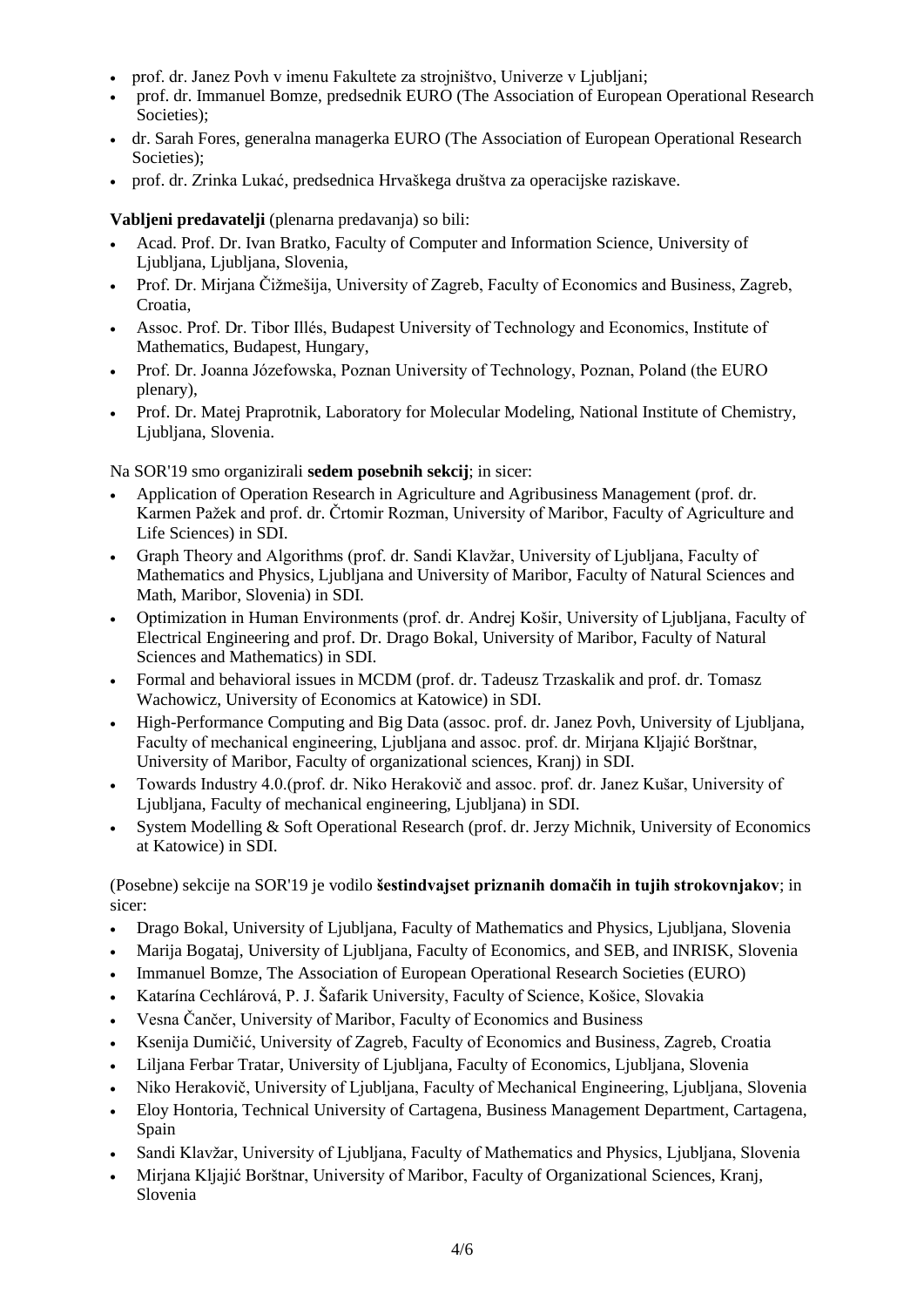- Andrej Košir, University of Ljubljana, Faculty of Electrical Engineering, Ljubljana, Slovenia
- Janez Kušar, University of Ljubljana, Faculty of Mechanical Engineering, Ljubljana, Slovenia
- Jerzy Michnik, University of Economics, Department of Operational Research Katowice, Poland
- Karmen Pažek, University of Maribor, Faculty of Agriculture and Life Sciences
- Mirjana Pejić Bach, University of Zagreb, Faculty of Economics and Business, Zagreb, Croatia
- Tunjo Perić, University of Zagreb, Faculty Economics and Business, Department of Informatics, Zagreb, Croatia
- Janez Povh, University of Ljubljana, Faculty of Mechanical Engineering, Ljubljana, Slovenia
- Vladislav Rajkovič, University of Maribor, Faculty of Organizational Sciences, Kranj, Slovenia
- Črtomir Rozman, University of Maribor, Faculty of Agriculture and Life Sciences
- Niko Schlamberger, Slovenia Society Informatica, Ljubljana, Slovenia
- Tihana Škrinjarić, University of Zagreb, Faculty Economics and Business, Zagreb, Croatia
- Tadeusz Trzaskalik, University of Economics, Department of Operational Research Katowice, Poland
- Tomasz Wachowicz, University of Economics, Department of Operational Research Katowice, Poland
- Lidija Zadnik Stirn, University of Ljubljana, Biotechnical Faculty, Ljubljana, Slovenia
- Janez Žerovnik, University of Ljubljana, Faculty of Mechanical Engineering, Ljubljana, Slovenia.

Proceedings of the 15<sup>th</sup> International Symposium on Operational Research, ki so ga uredili prof. dr. Lidija Zadnik Stirn, prof. dr. Mirjana Kljajić Borštner, prof. dr. Janez Žerovnik, doc. dr. Samo Drobne in izr. prof. dr. Janez Povh bo **eferiran** v: ISI (Index to Scientific and Technical Proceedings on CD-ROM and ISI/ISTP&B online database), Current Mathematical Publications, Mathematical Review, MathSci, Zentrallblatt für Mathematics, Mathematics Abstracts, MATH on STN International CompactMath, INSPEC, Journal of Economic Literature.

Referati v zborniku del so razdeljeni v šestnajst poglavij (številka v oklepaju pomeni število prispevkov v sekciji): Plenary Lectures (5); sedem posebnih sekcij: Application of Operation Research in Agriculture and Agribusiness Management (5), Formal and Behavioral Issues in MCDM (7), Graph Theory and Algorithms (12), High-Performance Computing and Big Data (4), Optimization in Human Environments (7), System Modelling & Soft Operational Research (5), Towards Industry 4.0 (5), in osem sekcij: Econometric Models and Statistics (10), Environment and Social Issues (6), Finance and Investments (11), Location and Transport, Graphs and their Applications (4), Mathematical Programming and Optimization (9), Multi-Criteria Decision-Making (6), Human Resources (4), and Production and Management (6).

Vsebina in struktura prispevkov je bila tokrat nekoliko usmerjena v korist problemskim sklopom, čeprav je bilo tudi veliko zelo kakovostnih metodoloških prispevkov. Opazno je, da se operacijske raziskave vse bolj vključujejo v neposredne gospodarske probleme; navkljub velikemu številu udeležencev, ki so običajno avtorji, zlasti teoretičnih prispevkov, z univerz in raziskovalnih inštitutov. Nadalje je potrebno poudariti, da je bilo med avtorji veliko predstavnikov mlajše generacije, kar pomeni, da imajo operacijske raziskave tudi, kar se tiče kadrov, svetlo prihodnost.

Kot v preteklih letih (SOR'05 do SOR'17), smo žal tudi ob tem dogodku opazili, da je bila kljub pravočasnemu in ustreznemu informiranju občutna premajhna odzivnost uporabnikov ORraziskovanja; pri tem mislimo tako zastopnike javnih sistemov kot na zastopnike industrije. To so predvsem energetski, okoljevarstveni, elektroenergetski, gradbeniški, transportni, vojaški strokovnjaki, med drugimi so to strokovnjaki iz managementa industrijskih podjetij in proizvodnje. To so skratka vsi tisti, ki bi pri svojem delu morali intenzivno uporabljati metode OR. V primeru, da bi bilo srečanje tako izpopolnjeno, k čemur bienalni simpoziji iz OR težijo, bi lahko prišlo že v okviru simpozija do začetka reševanja problemov, ki se v Sloveniji v okviru OR s praktičnega stališča zdijo kritični. To so predvsem identifikacija problemov in identifikacija ljudi ter skupin, ki se tako na strani uporabnikov kot na strani izvajalcev lahko soočijo z njimi. V takšnem primeru bi lahko prišlo do zametka primernih delovnih skupin. Smatramo, da bi se v bodoče moralo Ministrstvo za gospodarstvo bolj aktivno vključiti v delo simpozija.